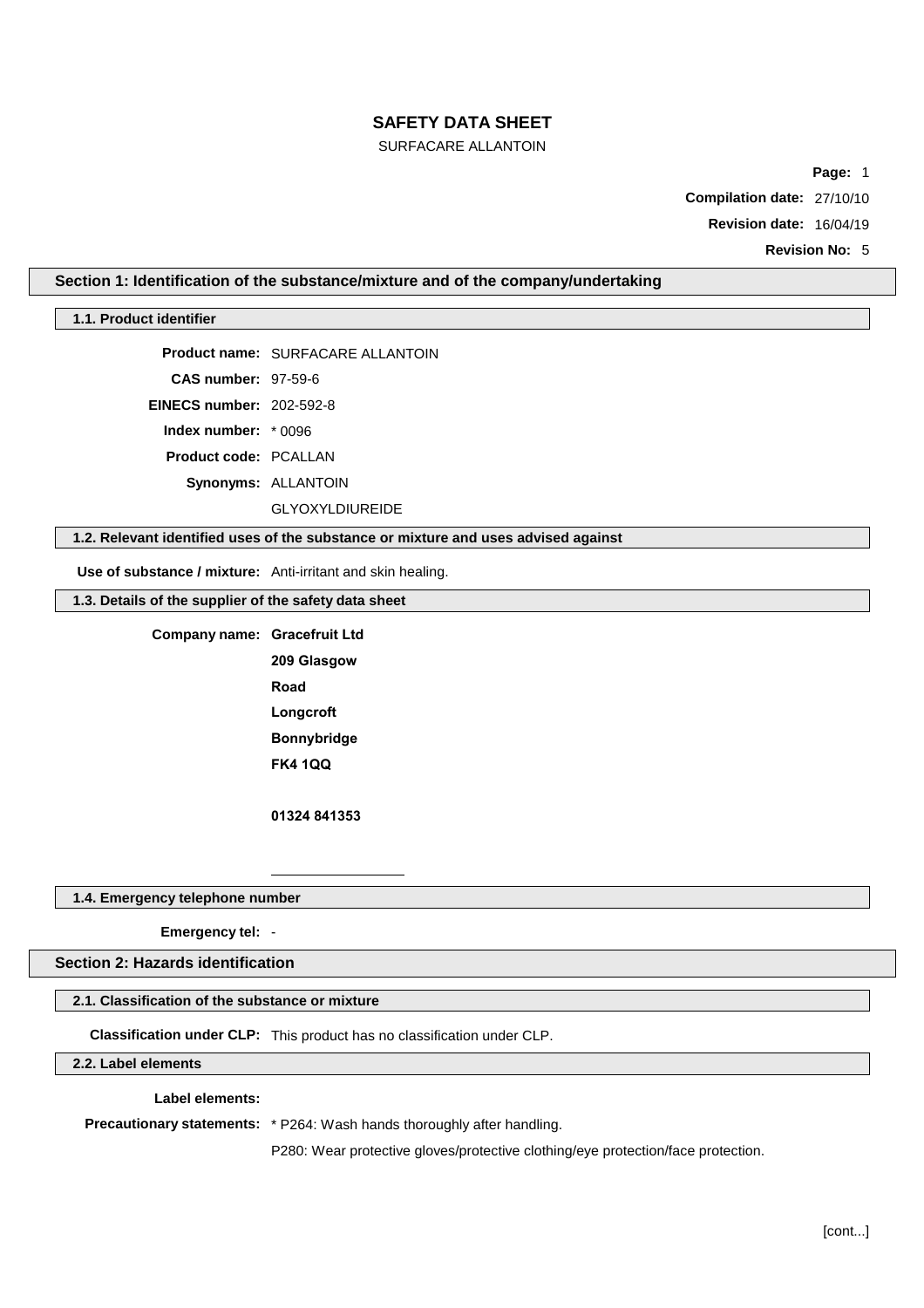## SURFACARE ALLANTOIN

### **2.3. Other hazards**

**PBT:** This product is not identified as a PBT/vPvB substance.

#### **Section 3: Composition/information on ingredients**

#### **3.1. Substances**

**Chemical identity:** SURFACARE ALLANTOIN

**CAS number:** 97-59-6

**EINECS number:** 202-592-8

**Section 4: First aid measures**

**4.1. Description of first aid measures**

**Skin contact:** Remove all contaminated clothes and footwear immediately unless stuck to skin. Drench the affected skin with running water for 10 minutes or longer if substance is still on skin.

**Eye contact:** Bathe the eye with running water for 15 minutes. Consult a doctor.

**Ingestion:** Do not induce vomiting. If conscious, give half a litre of water to drink immediately. Consult a doctor.

**Inhalation:** Remove casualty from exposure ensuring one's own safety whilst doing so.

#### **4.2. Most important symptoms and effects, both acute and delayed**

**Skin contact:** There may be mild irritation at the site of contact.

**Eye contact:** There may be irritation and redness.

**Ingestion:** There may be soreness and redness of the mouth and throat.

**Inhalation:** There may be irritation of the throat with a feeling of tightness in the chest.

#### **4.3. Indication of any immediate medical attention and special treatment needed**

## **Section 5: Fire-fighting measures**

**5.1. Extinguishing media**

**Extinguishing media:** Carbon dioxide. Alcohol or polymer foam. Dry chemical powder.

## **5.2. Special hazards arising from the substance or mixture**

**Exposure hazards:** In combustion emits toxic fumes.

**5.3. Advice for fire-fighters**

**Advice for fire-fighters:** Wear self-contained breathing apparatus. Wear protective clothing to prevent contact with skin and eyes.

#### **Section 6: Accidental release measures**

## **6.1. Personal precautions, protective equipment and emergency procedures**

**Personal precautions:** Refer to section 8 of SDS for personal protection details. Eliminate all sources of

ignition.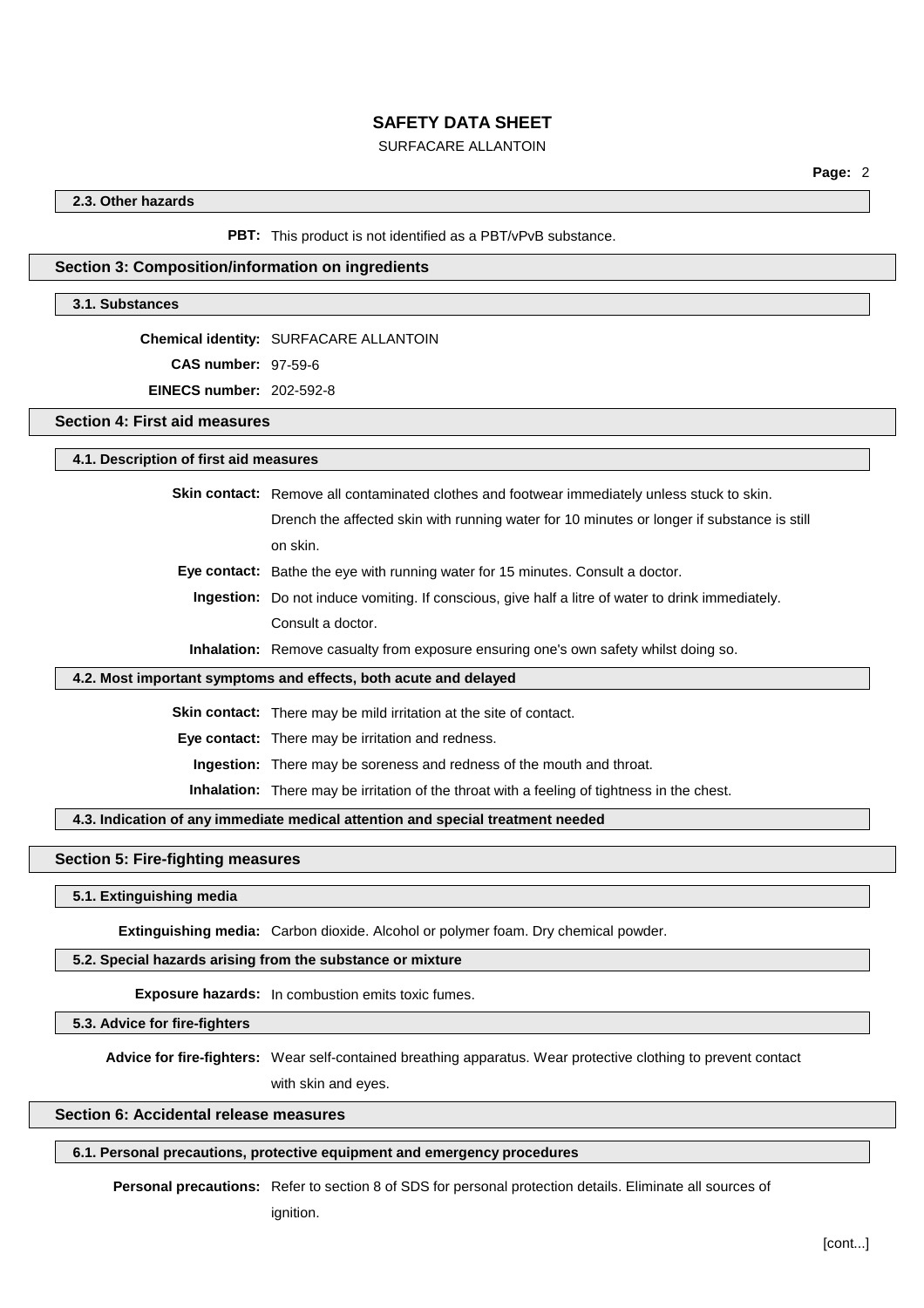# SURFACARE ALLANTOIN

## **6.2. Environmental precautions**

**Environmental precautions:** Contain the spillage using bunding. Do not discharge into drains or rivers.

#### **6.3. Methods and material for containment and cleaning up**

**Clean-up procedures:** Mix with sand or vermiculite. Transfer to a suitable container. Wash the spillage site with large amounts of water.

## **6.4. Reference to other sections**

### **Section 7: Handling and storage**

#### **7.1. Precautions for safe handling**

**Handling requirements:** Do not handle in a confined space. Ensure there is sufficient ventilation of the area.

Avoid the formation or spread of dust in the air. Smoking is forbidden. Use non-sparking tools.

#### **7.2. Conditions for safe storage, including any incompatibilities**

**Storage conditions:** Store in a cool, well ventilated area. Keep container tightly closed.

**Suitable packaging:** Must only be kept in original packaging.

**7.3. Specific end use(s)**

#### **Section 8: Exposure controls/personal protection**

#### **8.1. Control parameters**

**Workplace exposure limits:** No data available.

## **DNEL/PNEC Values**

**DNEL / PNEC** No data available.

**8.2. Exposure controls**

**Engineering measures:** Ensure there is sufficient ventilation of the area. **Respiratory protection:** Self-contained breathing apparatus must be available in case of emergency. **Hand protection:** Protective gloves. **Eye protection:** Safety goggles. **Skin protection:** Protective clothing with elasticated cuffs and closed neck.

## **Section 9: Physical and chemical properties**

# **9.1. Information on basic physical and chemical properties**

**State:** Crystals/powder. **Colour:** White **Odour:** Odourless **Solubility in water:** Slightly soluble **Melting point/range°C:** 235-238 **Relative density:** 1.7 **pH:** 4.0-6.0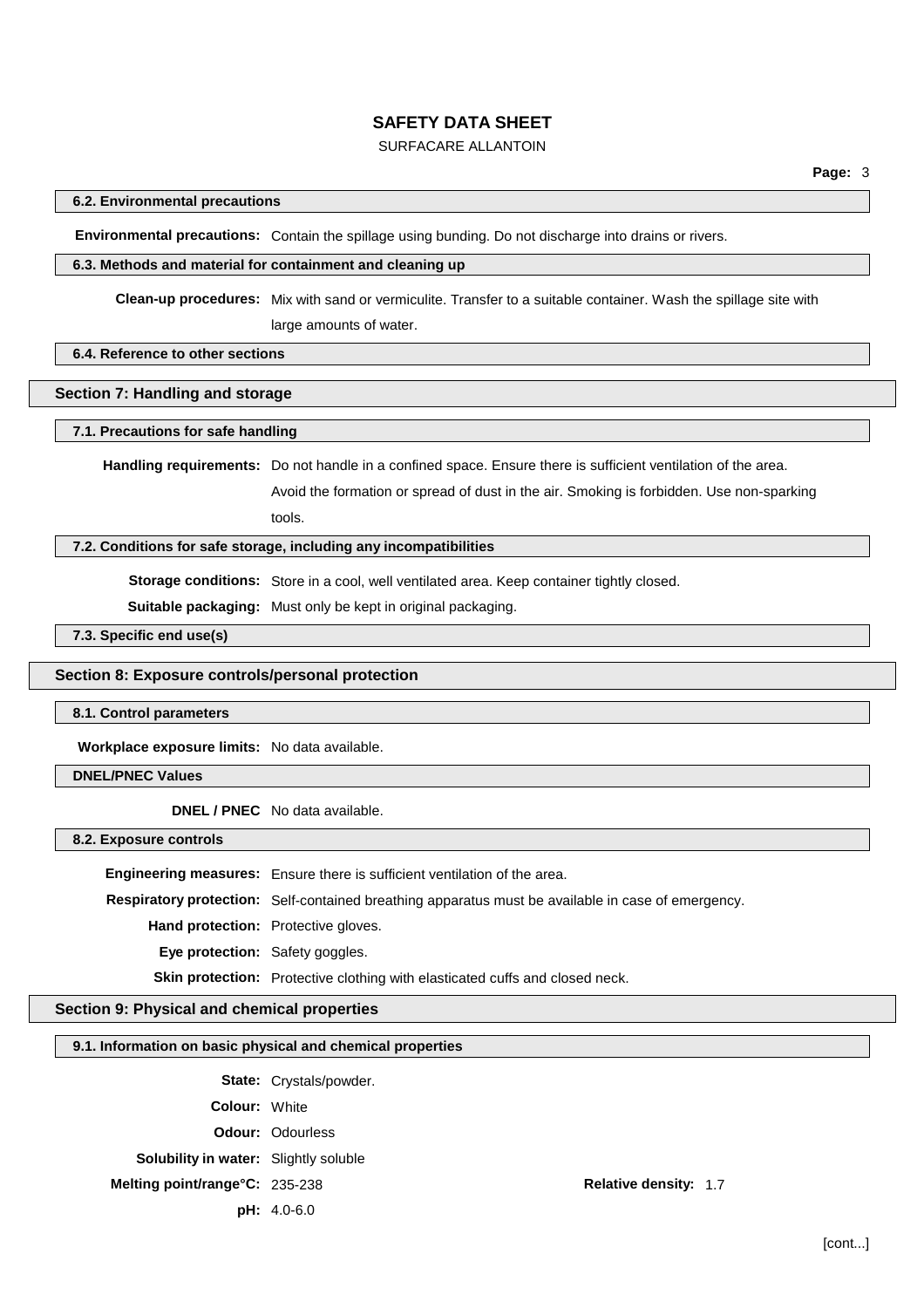# SURFACARE ALLANTOIN

**Page:** 4

## **9.2. Other information**

**Other information:** No data available.

# **Section 10: Stability and reactivity**

#### **10.1. Reactivity**

**10.2. Chemical stability**

**Chemical stability:** Stable under normal conditions.

#### **10.3. Possibility of hazardous reactions**

**10.4. Conditions to avoid**

**Conditions to avoid:** Heat.

**10.5. Incompatible materials**

**Materials to avoid:** Strong oxidising agents. Strong bases.

**10.6. Hazardous decomposition products**

**Haz. decomp. products:** In combustion emits toxic fumes.

### **Section 11: Toxicological information**

## **11.1. Information on toxicological effects**

**Toxicity values:**

| ≺oute              | pecies              | Test | /alue | Units      |
|--------------------|---------------------|------|-------|------------|
| $\overline{O}$ ORL | <b>DAT</b><br>ו הרו | LD50 | -2000 | mg/kg<br>÷ |

**Symptoms / routes of exposure**

**Skin contact:** There may be mild irritation at the site of contact.

**Eye contact:** There may be irritation and redness.

**Ingestion:** There may be soreness and redness of the mouth and throat.

**Inhalation:** There may be irritation of the throat with a feeling of tightness in the chest.

#### **Section 12: Ecological information**

#### **12.1. Toxicity**

**\* Ecotoxicity values:**

| ipecies                                      | Test        | /alue | Units |
|----------------------------------------------|-------------|-------|-------|
| <b>ZEBRAFISH</b><br>l (Brachydanio<br>rerio) | .C50<br>96F | -5000 | mg/l  |

## **12.2. Persistence and degradability**

**Persistence and degradability:** Biodegradable.